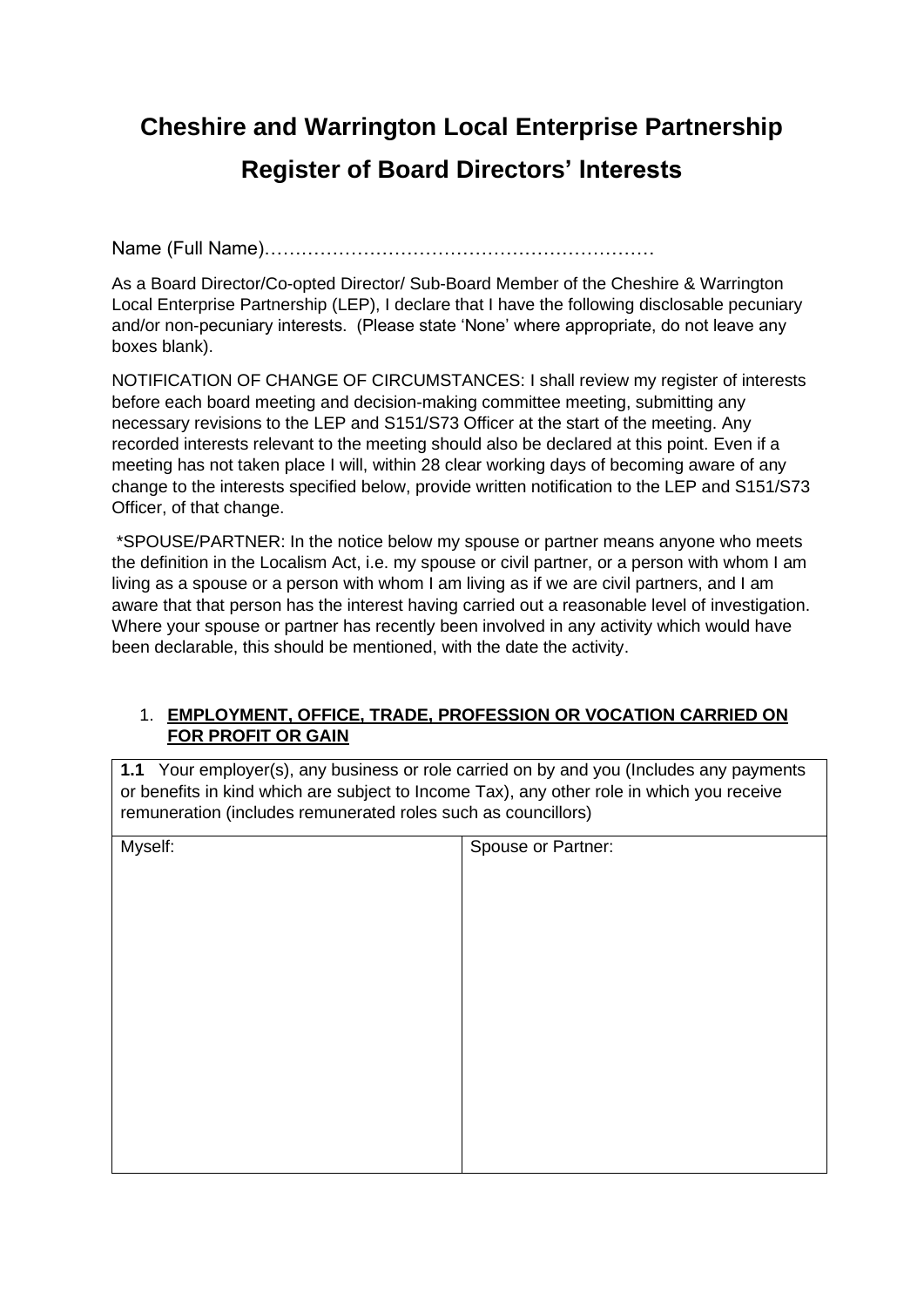| 1.2 Description of employment or business activity                             |                    |  |
|--------------------------------------------------------------------------------|--------------------|--|
| Myself:                                                                        | Spouse or Partner: |  |
| 1.3 The name of any company in which you are a remunerated partner or director |                    |  |
| Myself:                                                                        | Spouse or Partner: |  |

## **2. SPONSORSHIP, CONTRACTS, LAND AND PROPERTY, SECURITIES**

**2.1** Any financial benefit received from any organisation (other than the LEP) within the last 12 months in respect of expenses you may have incurred as a result of carrying out duties as a member of the LEP.

This includes any payment or financial benefit from a Trade Union within the meaning of Trade Union and Labour Relations (Consolidation) Act 1992.

| Myself:                                                                                                                                                                                                                       | Spouse or Partner: |  |
|-------------------------------------------------------------------------------------------------------------------------------------------------------------------------------------------------------------------------------|--------------------|--|
| <b>2.2</b> A description of any contracts for goods, services or works which has not been fully<br>discharged made between the LEP and any organisation named at 1.1 or 1.3.                                                  |                    |  |
| Myself:                                                                                                                                                                                                                       | Spouse or Partner: |  |
| A description of any contracts for goods, services or works made between any<br>2.3<br>organisation named in 1.1 or 1.3 where either party may have a commercial interest in the<br>outcome of any decisions made by the LEP. |                    |  |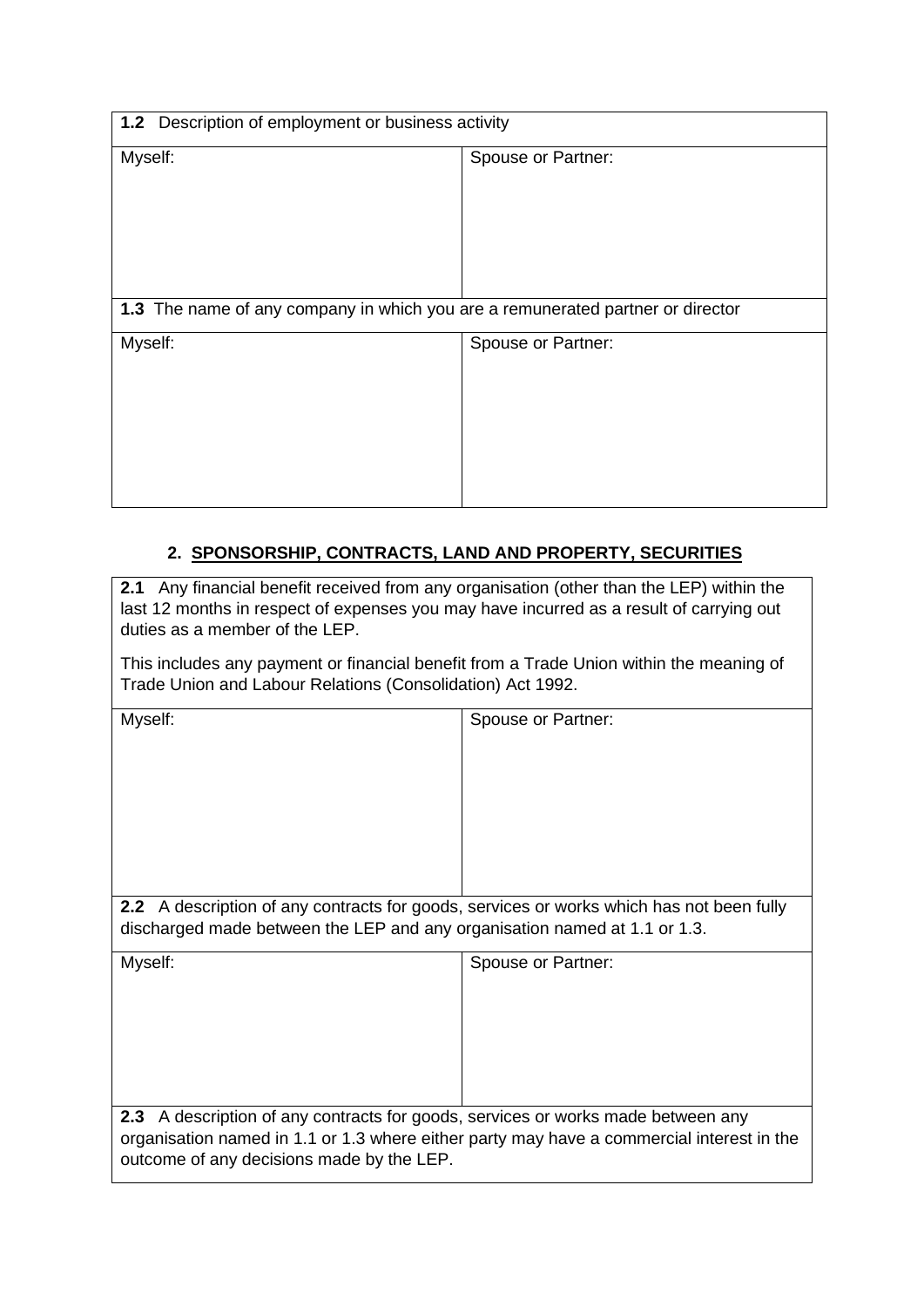| Myself:                                                                                                                                                                                                             | Spouse or Partner: |  |
|---------------------------------------------------------------------------------------------------------------------------------------------------------------------------------------------------------------------|--------------------|--|
|                                                                                                                                                                                                                     |                    |  |
|                                                                                                                                                                                                                     |                    |  |
|                                                                                                                                                                                                                     |                    |  |
|                                                                                                                                                                                                                     |                    |  |
|                                                                                                                                                                                                                     |                    |  |
| 2.4 Any interest you or any organisation listed at 1.1 or 1.3 may have in land or property<br>which is likely to be affected by a decision of the LEP.                                                              |                    |  |
| This would include, within the area of the LEP:                                                                                                                                                                     |                    |  |
| • Any interest in any land in the LEP areas, including your place(s) of residency                                                                                                                                   |                    |  |
| • Any tenancy where the landlord is the one of the three Local Authorities and the tenant is<br>a body in which the relevant person has an interest                                                                 |                    |  |
| • Any licence for a month or longer to occupy land owned by the one of the three Local<br>Authorities.                                                                                                              |                    |  |
|                                                                                                                                                                                                                     |                    |  |
| For property interests, please state the first part of the postcode and the Local Authority<br>where the property resides. If you own/lease more than one property in a single postcode<br>area, please state this. |                    |  |
| Myself:                                                                                                                                                                                                             | Spouse or Partner: |  |
|                                                                                                                                                                                                                     |                    |  |
|                                                                                                                                                                                                                     |                    |  |
|                                                                                                                                                                                                                     |                    |  |
|                                                                                                                                                                                                                     |                    |  |
|                                                                                                                                                                                                                     |                    |  |
|                                                                                                                                                                                                                     |                    |  |
|                                                                                                                                                                                                                     |                    |  |
|                                                                                                                                                                                                                     |                    |  |
|                                                                                                                                                                                                                     |                    |  |
|                                                                                                                                                                                                                     |                    |  |
|                                                                                                                                                                                                                     |                    |  |
|                                                                                                                                                                                                                     |                    |  |
|                                                                                                                                                                                                                     |                    |  |
|                                                                                                                                                                                                                     |                    |  |
| The name of any organisation in which you or your spouse/partner has a beneficial<br>$2.5^{\circ}$<br>interest in securities of an organisation under 1.1 or 1.3 where:-                                            |                    |  |
| (a) that body (to my knowledge) has a place of business or land in the area of the LEP;<br>and                                                                                                                      |                    |  |

(b) either –

(i) the total nominal value of the securities exceeds £25,000 or one hundredth of the total issued share capital of that body; or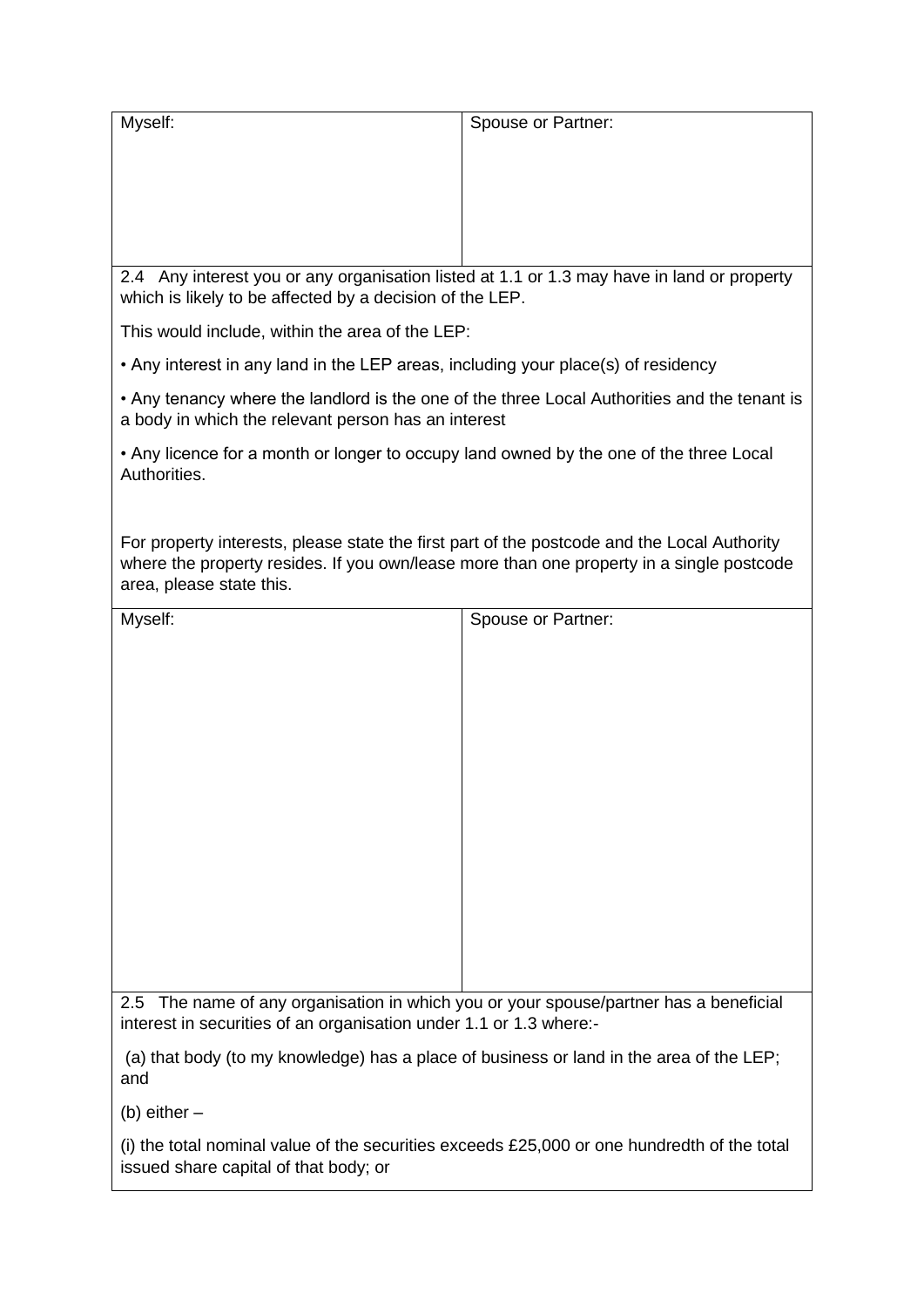(ii) if the share capital of that body is of more than one class, the total nominal value of the shares of any one class in which has an interest exceeds one hundredth of the total issued share capital of that class.

| Myself: | Spouse or Partner: |
|---------|--------------------|
|         |                    |
|         |                    |
|         |                    |
|         |                    |
|         |                    |
|         |                    |
|         |                    |
|         |                    |
|         |                    |

## **3. Registerable non-Pecuniary Interests**

Members are only required to register their own interests under this heading and do not need to include the interests of spouses or civil partners or others.

### **3.1 Membership of Organisations**

Your membership of or in a position of general control, trustee of, or participate in the management of any organisation as follows:-

- a. To which you have been appointed or nominated by the LEP
- b. Exercising functions of a public nature such as a school governing body
- c. Directed towards charitable purposes
- d. Whose principal purposes includes the influence of public opinion or policy (including any political party or trade union).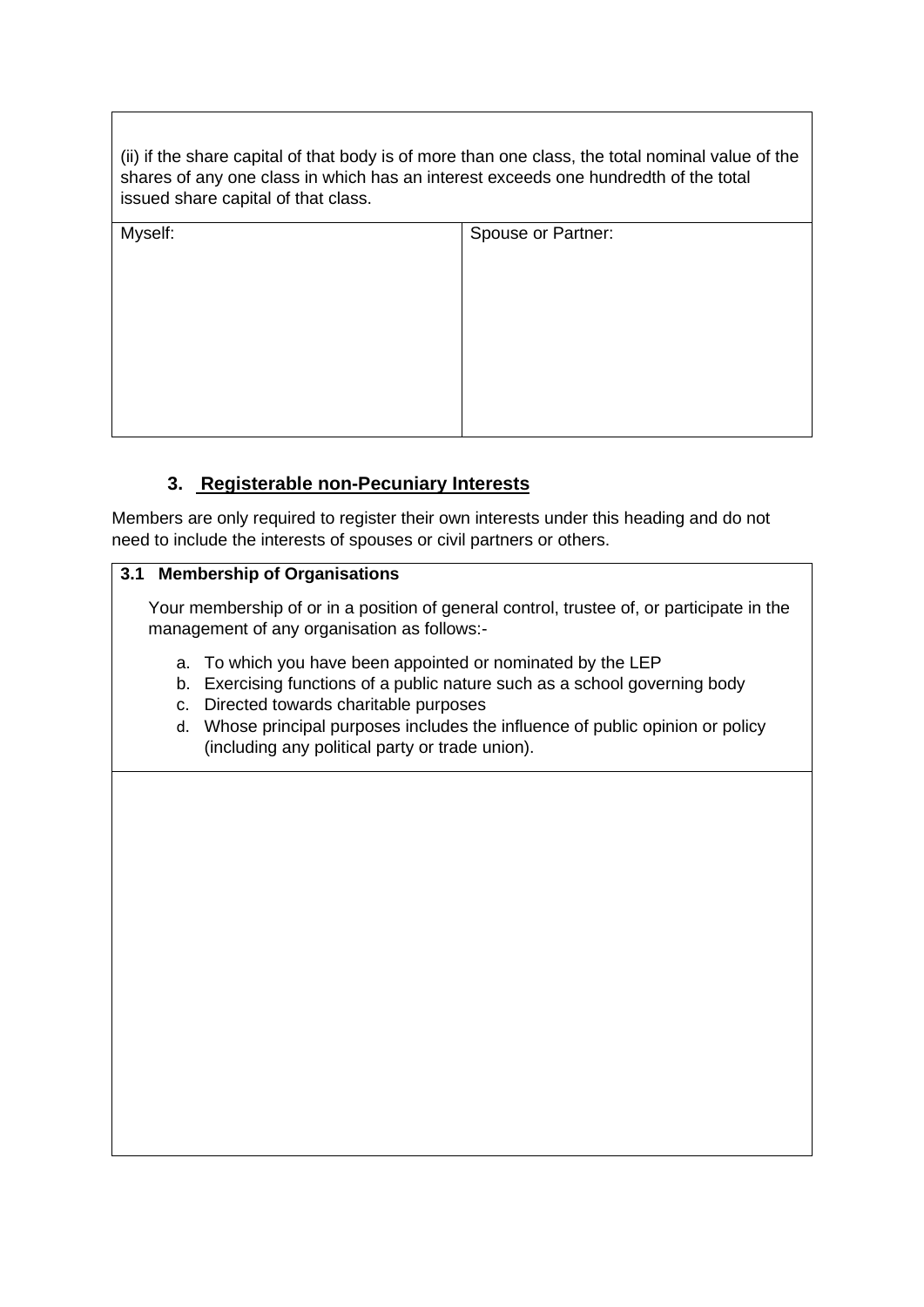**3.2** Any interests you may hold if you are a Local Authority leader/cabinet member for any local authority land, resources or commercial areas within the LEP area.

**2.3** Any other interest which I hold which might reasonably be likely to be perceived as affecting my conduct or influencing my actions in relation to my role.

## **4. Members Declaration**

I confirm that having carried out reasonable investigation, the information given above is a true and accurate record of my relevant interests, given in good faith and to the best of my knowledge:

| Signed                      |                                                   |  |
|-----------------------------|---------------------------------------------------|--|
| Dated                       |                                                   |  |
|                             | <b>Received by Cheshire &amp; Warrington LEP:</b> |  |
| Signed<br>(Chief Executive) |                                                   |  |
| Dated                       |                                                   |  |